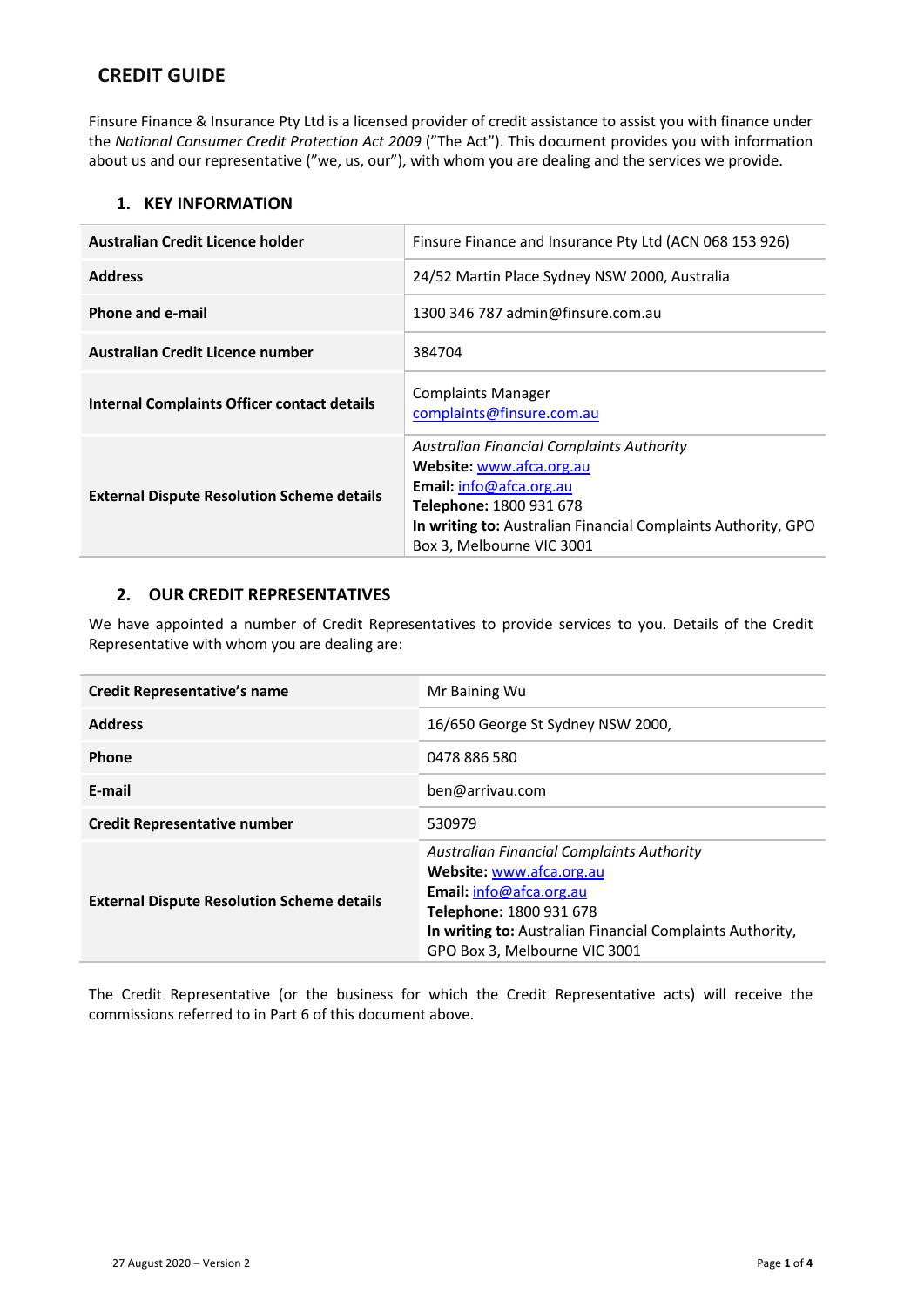# **3. OWNERSHIP**

Finsure is ultimately owned by BNK Banking Corporation Limited trading as Goldfields Money, Australian Credit Licence number 246884. We will only ever assist you with the credit product that we believe is best for you and your circumstances. However, in the event that we introduce you to a loan from BNK Banking Corporation Limited trading as Goldfields Money, we will specifically disclose this ownership relationship to you again to ensure you understand our relationship with them.

# **4. PANEL LENDERS**

We will assist you in making the choice of a loan or lease that is suitable for your purposes.

We will provide you with information on a broad range of finance providers and loan products. Once you have chosen a loan or lease that is suitable for you, we will assist in obtaining approval for the finance. We source finance products from a panel of finance providers.

#### **5. INFORMATION WILL BE REQUIRED FROM YOU**

Under the Act, we are obliged to make sure that any loan, or principal increase to a loan, or lease that we suggest to you or assist you to obtain is "not unsuitable" for you. We will need to ask you a series of questions to make this assessment. The law requires us to:

- make reasonable enquiries about your borrowing objectives and requirements;
- make reasonable enquiries about your financial situation; and
- take reasonable steps to verify the details of your financial situation.

Credit will be unsuitable if, at the time of making the assessment, it is likely that, at the time the recommended loan or lease is made:

- you cannot afford to repay the loan or lease or can afford to repay it only with substantial hardship; or
- the loan or lease does not meet your borrowing objectives and/or requirements.

For these reasons, we must ask you to provide us with a significant amount of information, much of which we will need to verify. It is therefore very important that the information you provide to us is accurate and complete.

If we provide you with credit assistance, we are required to provide you, upon your request, a copy of our preliminary credit assessment that details how we considered the product we suggested to be "not unsuitable" for up to seven years after the date of the assistance.

### **6. INFORMATION PROVIDED BY US**

We do not provide financial or legal advice. It is important to understand your legal obligations under a proposed loan or lease and the financial consequences imposed by the debt. If you have any doubts, you should obtain independent financial and legal advice before you enter into any finance contract.

We do not make any representations about the current value of any real estate you finance through us, or the future prospects of its value. You should always rely upon your own enquiries.

#### **7. FEES PAYABLE BY YOU**

We may charge you for our services if you apply for a home loan, an investment property loan, a personal loan or a lease. If a fee is to be charged, this will be disclosed to you in a Credit Quote which will be provided to you before applying for finance.

You may need to pay fees to the finance provider as part of the application process. These will be detailed in a Credit Proposal Disclosure Document that we will provide to you before applying for finance.

# **8. COMMISSIONS RECEIVED BY US**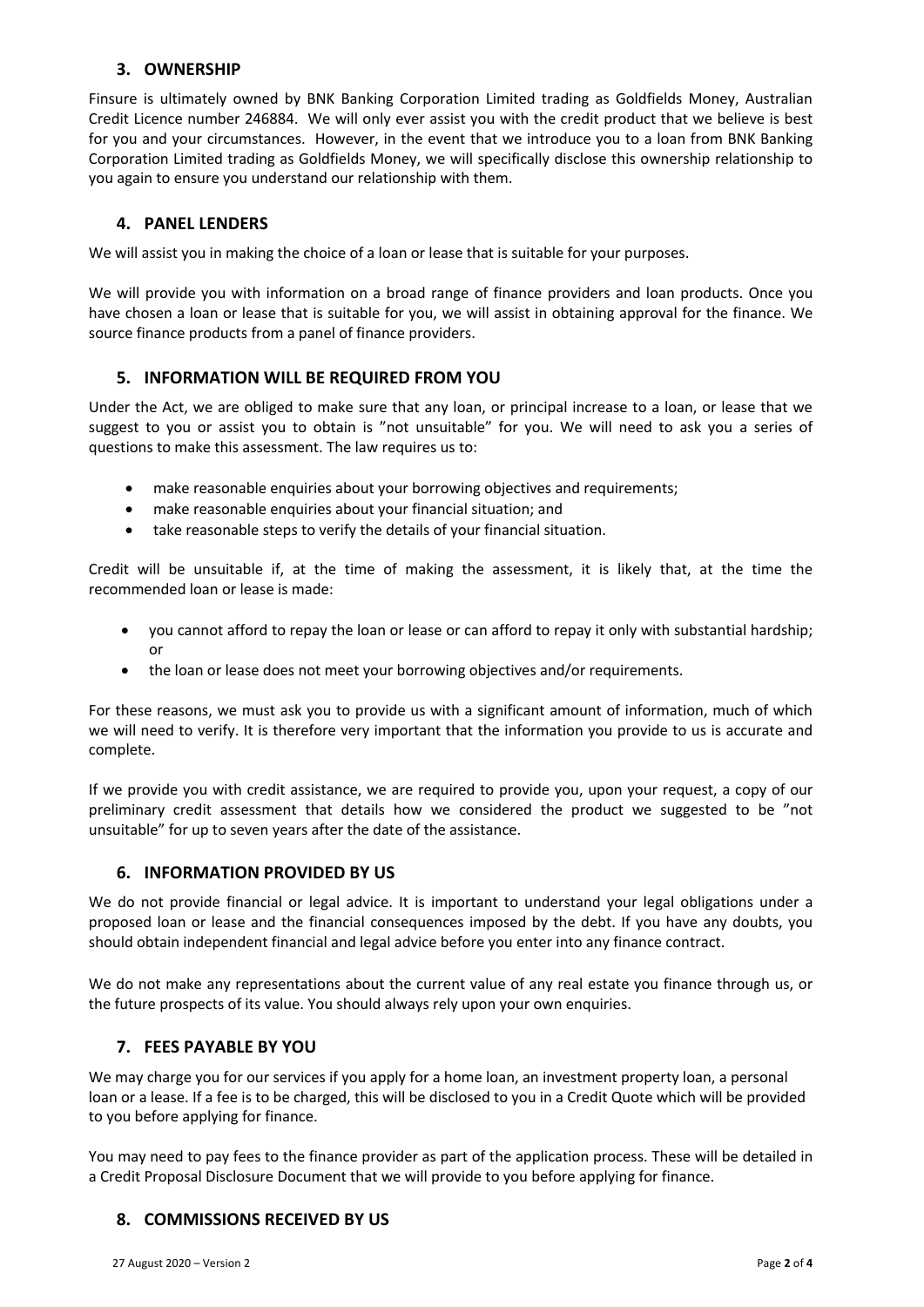We may receive commissions from the finance provider that provides your loan or lease. These are not fees payable by you. Further details of the commission earned by us will be provided in the Credit Proposal Disclosure Document that we will provide to you before applying for finance.

We may receive additional commissions or bonuses from finance providers relating to the volume of finance that we arrange. Such payments are dependent upon a number of factors and cannot be quantified at this point.

# **9. COMMISSIONS AND FEES PAYABLE BY US**

Referrals from a broad range of sources are sourced by us and our representatives. For example, we or our representatives may pay commissions or fees to call centre companies, real estate agents, accountants, solicitors or other businesses for referring you to us. These are not fees payable by you. Any referral fee or commission paid in relation to your referral will be disclosed in the Credit Proposal Disclosure Document that will be given to you before applying for finance.

## **10. OUR INTERNAL DISPUTE RESOLUTION SCHEME**

We hope that you are delighted with our services. However, if you have any complaints, you can raise these directly with the representative with whom you are dealing. If you have not received a response to your satisfaction within 5 business days, you may contact our complaints manager using the details listed above.

When we receive a complaint, we will write to you to acknowledge your complaint within 5 business days. We attempt to resolve all complaints as quickly as possible, subject to a full investigation of all the circumstances involved. We will write to you when our investigation completes to let you know the outcome and reasons for our decision.

In the unlikely event that we are still investigating your complaint after 45 days, we will write to explain why we are still investigating your complaint and to let you know when we expect to have completed our investigation.

# **11. OUR EXTERNAL DISPUTE RESOLUTION SCHEME**

If you are not satisfied with the outcome of your complaint, or you have not heard from us within 45 days, you may refer the matter to the Australian Financial Complaints Authority (AFCA), an ASIC-approved External Dispute Resolution Scheme. External dispute resolution is a service provided at no cost to you, giving you access to an independent mechanism for the resolution of specific complaints or disputes. AFCA's contact details are included above.

#### **12. PRIVACY DISCLOSURE STATEMENT**

We are collecting personal and financial information about you to provide you with our broking services.

- 1. The information you provide will be held by us and our Credit Representative.
- 2. We may use credit information and any other information you provide to arrange or provide finance and other services. These include our Smart Select connection and comparison services.
- 3. We may exchange the information with the following types of entities, some of which are located overseas:
	- Persons who provide finance or other products to you, or to whom an application has been made for those products.
	- Financial consultants, accountants, lawyers and advisers
	- Any industry body, tribunal, court or otherwise in connection with any complaint regarding our services
	- Any person where we are required by law to do so
	- Any of our associates, related entities, contractors and outsourcing partners some of which are located in the Philippines
	- Persons to verify the information you have provided, such as your employer, accountant or superannuation provider
	- Any person considering acquiring an interest in our business or assets